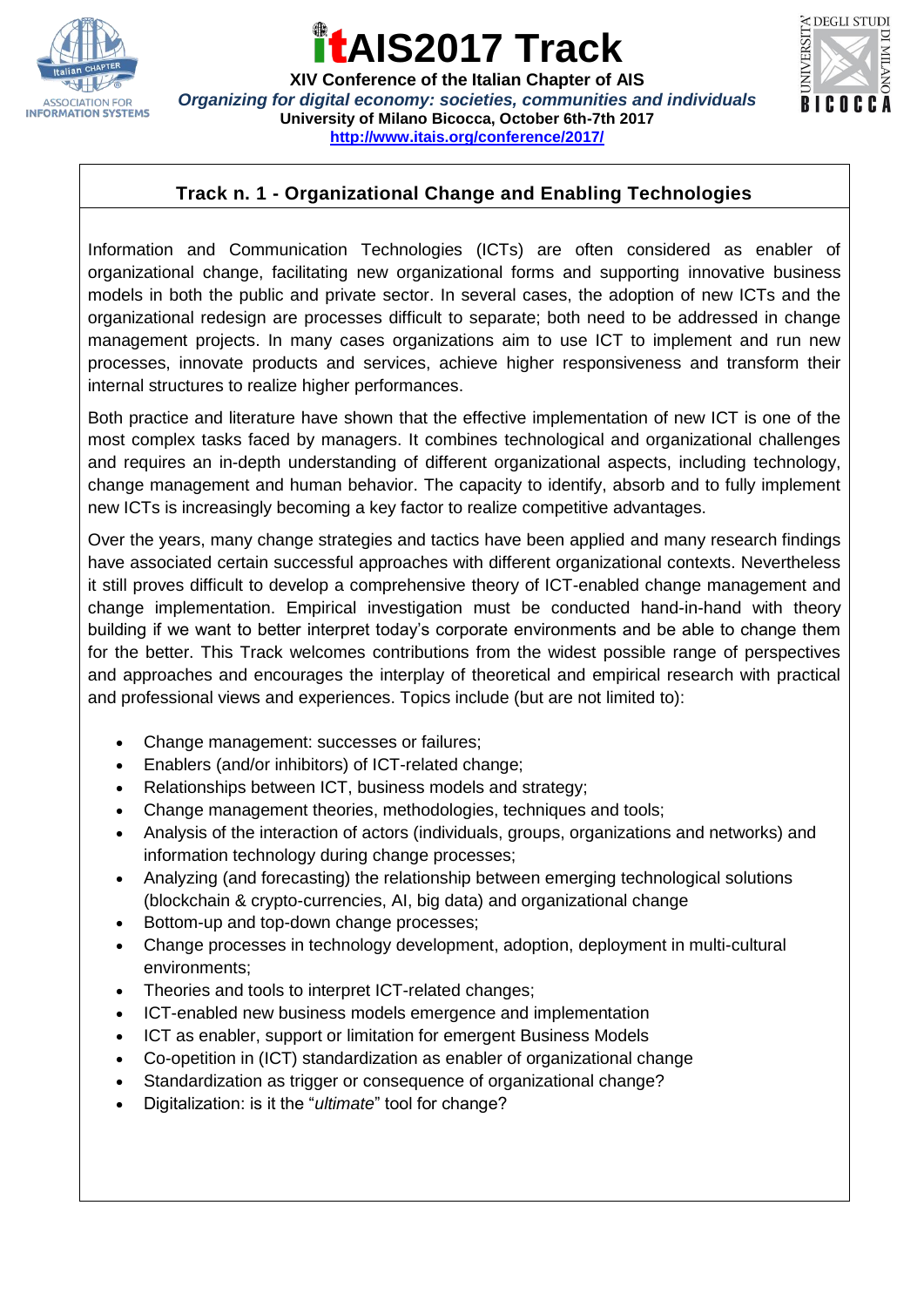

**XIV Conference of the Italian Chapter of AIS** *Organizing for digital economy: societies, communities and individuals* **University of Milano Bicocca, October 6th-7th 2017 <http://www.itais.org/conference/2017/>**



| <b>Track Co-Chairs</b>                                                                          |                                                                                                                                                                                                                                                                                                                                                                                                                                                                                                                                                                                                                                                                                                                                                                                                                                                                                                                                                                                                                                                                                                                                                                                                                                                                                                                                                                                                                                                                              |
|-------------------------------------------------------------------------------------------------|------------------------------------------------------------------------------------------------------------------------------------------------------------------------------------------------------------------------------------------------------------------------------------------------------------------------------------------------------------------------------------------------------------------------------------------------------------------------------------------------------------------------------------------------------------------------------------------------------------------------------------------------------------------------------------------------------------------------------------------------------------------------------------------------------------------------------------------------------------------------------------------------------------------------------------------------------------------------------------------------------------------------------------------------------------------------------------------------------------------------------------------------------------------------------------------------------------------------------------------------------------------------------------------------------------------------------------------------------------------------------------------------------------------------------------------------------------------------------|
|                                                                                                 |                                                                                                                                                                                                                                                                                                                                                                                                                                                                                                                                                                                                                                                                                                                                                                                                                                                                                                                                                                                                                                                                                                                                                                                                                                                                                                                                                                                                                                                                              |
| Name - Surname<br>(primary contact)<br><b>Title</b><br>E-mail<br>Affiliation<br>Short Biography | <b>Francesco Bolici</b><br><b>Associate Professor</b><br>f.bolici@unicas.it<br>University of Cassino<br>Francesco Bolici is Associate Professor of Organization Studies at<br>Department of Economy and Law, Università degli Studi di Cassino e del<br>Lazio Meridionale and Scientific Director of OrgLab - Organizational<br>Research Laboratory. He is PhD graduate in Management of Information<br>Systems at LUISS Guido Carli University, Rome. Marie Curie Fellow -<br>financed by European Commission- at the Business Department of<br>Uppsala University (Sweden).<br>He published in peer reviewed international journals on themes focused on<br>new ways of designing work (mainly through communication and<br>coordination activities) made possible by the use of information technology.<br>He investigates this research area from multiple perspectives: coordination<br>mechanisms in complex systems and distributed teams; innovative<br>business models for network-organizations (SMEs, industrial districts, etc.);<br>the impact of ICT on organizational processes and team collaborative<br>models; group behavior in digital environments; the diffusion of crypto-<br>currency (and blockchain-based solutions) and its impact on the evolution<br>of organization design.<br>He is currently serving on the editorial board of Information Technology &<br>People and International Journal of IT Standards and Standardization<br>Research. |
| Name - Surname<br>Title<br>E-mail<br>Affiliation<br>Short Biography                             | Kai Jakobs<br>Dr<br>Kai.jakobs@cs.rwth-aachen.de<br><b>RWTH Aachen University</b><br>Kai Jacobs joined RWTH Aachen University's Computer Science<br>Department in 1985. He holds a PhD in Computer Science from the<br>University of Edinburgh and is a Certified Standards Professional. His<br>activities and research interests focus on the ICT standardisation<br>environment and its processes. A major part of his recent work has been<br>on corporate standardisation management. Over time, he has (co)-<br>authored/edited 30+ books and published 240+ papers. He has also (co)-<br>organized more than 30 tracks, special sessions, workshops and<br>conferences and was TPC chair of around 20 international conferences in<br>the field of ICT standardisation. Kai is Vice President of the European<br>Academy for Standardisation (EURAS) and founder/editor-in-chief of the<br>'International Journal of Standardization Research'.                                                                                                                                                                                                                                                                                                                                                                                                                                                                                                                       |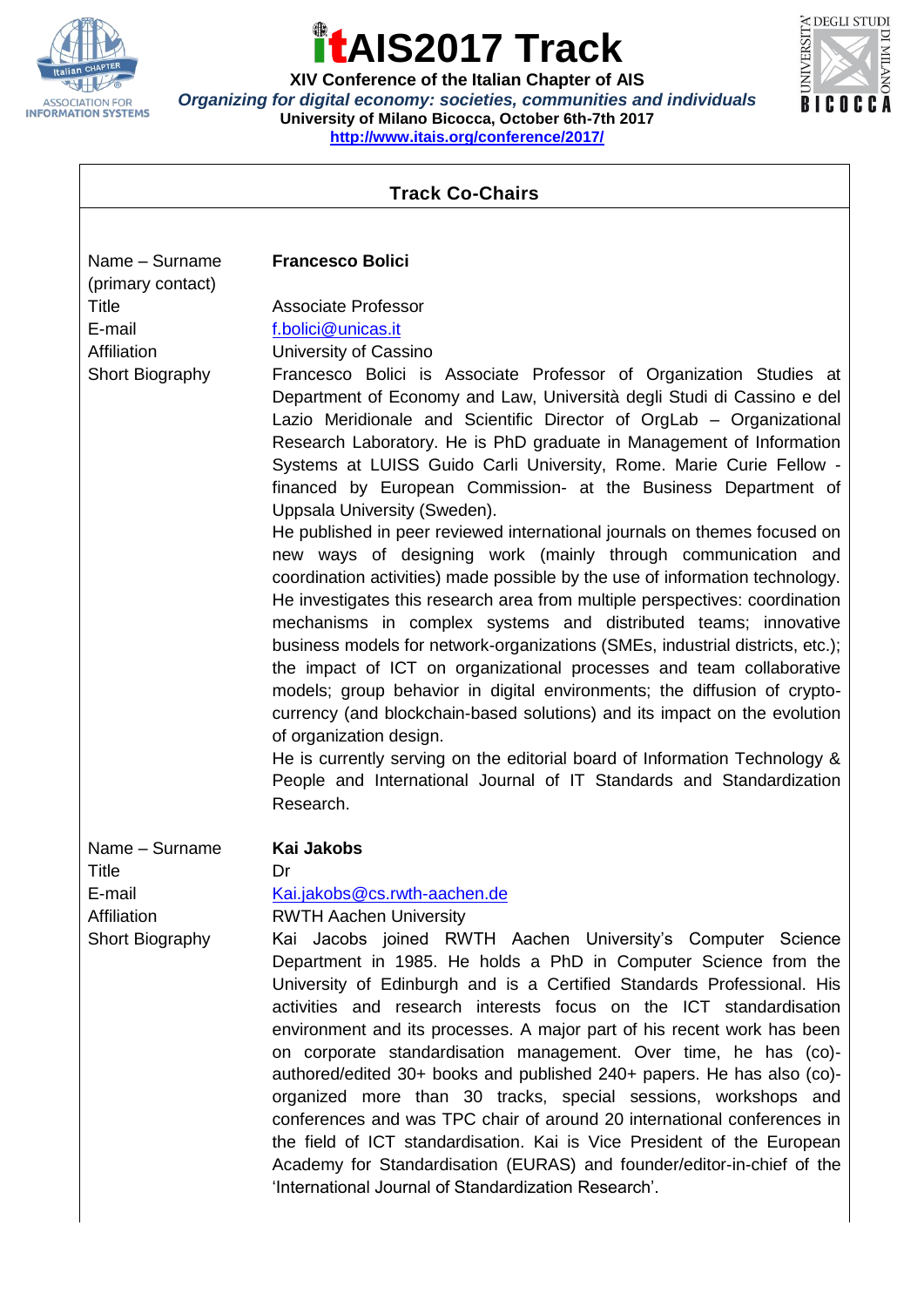



**XIV Conference of the Italian Chapter of AIS** *Organizing for digital economy: societies, communities and individuals* **University of Milano Bicocca, October 6th-7th 2017 <http://www.itais.org/conference/2017/>**

| Name - Surname  | <b>Peter Lindgren</b>                                                                                                                                                                                                                                                                                                                                                                                                                                                                                                                                                                                                                                                                                                                                                                                                                                                                                                                                                                                                                                                                                                                                                                                                                                                                                                                                                                                                                                                                                                                                                                                                                                                                                                                                                                                                                                                                                                                                                             |
|-----------------|-----------------------------------------------------------------------------------------------------------------------------------------------------------------------------------------------------------------------------------------------------------------------------------------------------------------------------------------------------------------------------------------------------------------------------------------------------------------------------------------------------------------------------------------------------------------------------------------------------------------------------------------------------------------------------------------------------------------------------------------------------------------------------------------------------------------------------------------------------------------------------------------------------------------------------------------------------------------------------------------------------------------------------------------------------------------------------------------------------------------------------------------------------------------------------------------------------------------------------------------------------------------------------------------------------------------------------------------------------------------------------------------------------------------------------------------------------------------------------------------------------------------------------------------------------------------------------------------------------------------------------------------------------------------------------------------------------------------------------------------------------------------------------------------------------------------------------------------------------------------------------------------------------------------------------------------------------------------------------------|
| Title           | Professor                                                                                                                                                                                                                                                                                                                                                                                                                                                                                                                                                                                                                                                                                                                                                                                                                                                                                                                                                                                                                                                                                                                                                                                                                                                                                                                                                                                                                                                                                                                                                                                                                                                                                                                                                                                                                                                                                                                                                                         |
| E-mail          | peterli@btech.au.dk                                                                                                                                                                                                                                                                                                                                                                                                                                                                                                                                                                                                                                                                                                                                                                                                                                                                                                                                                                                                                                                                                                                                                                                                                                                                                                                                                                                                                                                                                                                                                                                                                                                                                                                                                                                                                                                                                                                                                               |
| Affiliation     | <b>Aarhus University</b>                                                                                                                                                                                                                                                                                                                                                                                                                                                                                                                                                                                                                                                                                                                                                                                                                                                                                                                                                                                                                                                                                                                                                                                                                                                                                                                                                                                                                                                                                                                                                                                                                                                                                                                                                                                                                                                                                                                                                          |
| Short Biography | Peter Lindgren holds a full Professorship in Multi business model and<br>Technology innovation at Aarhus University, Denamrk - Business<br>development and technology innovation and has researched and worked<br>with network based high speed innovation since 2000. He has been head<br>of Studies for Master in Engineering - Business Development and<br>Technology at Aarhus University from 2014 - 2016. He has been<br>researcher at Politechnico di Milano in Italy (2002/03), Stanford University,<br>USA (2010/11), University Tor Vergata, Italy (2016/2017) and has in the<br>time period 2007 - 2011 been the founder and Center Manager of<br>International Center for Innovation www.ici.aau.dk at Aalborg University,<br>of<br>the<br><b>MBIT</b><br>founder<br>research<br>and<br>lab<br>group<br>http://btech.au.dk/forskning/mbit/ - and is cofounder of CTIF Global<br>Capsule – www.ctifglobalcapsule.com. He works today as researcher in<br>many different multi business model and technology innovations projects<br>networks<br>others<br>E100<br>and<br>knowledge<br>among<br>http://www.entovation.com/kleadmap/, Stanford University project Peace<br>http://captology.stanford.edu/projects/peace-<br>Innovation<br>Lab<br>innovation.html,<br>The<br>Nordic<br>Women<br>business<br>in<br>project<br>www.womeninbusiness.dk/, The Center for TeleInFrastruktur (CTIF) at<br>Aalborg University www.ctif.aau.dk, EU FP7 project about "multi business"<br>model innovation in the clouds" - www.Neffics.eu, EU Kask project -<br>www.Biogas2020.se. He is author to several articles and books about<br>business model innovation in networks and Emerging Business Models. He<br>has an entrepreneurial and interdisciplinary approach to research and his<br>research interests are multi business model and technology innovation in<br>interdisciplinary networks, multi business model typologies, sensing and<br>persuasive business models. |
|                 |                                                                                                                                                                                                                                                                                                                                                                                                                                                                                                                                                                                                                                                                                                                                                                                                                                                                                                                                                                                                                                                                                                                                                                                                                                                                                                                                                                                                                                                                                                                                                                                                                                                                                                                                                                                                                                                                                                                                                                                   |
| Name - Surname  | <b>Francesco Virili</b>                                                                                                                                                                                                                                                                                                                                                                                                                                                                                                                                                                                                                                                                                                                                                                                                                                                                                                                                                                                                                                                                                                                                                                                                                                                                                                                                                                                                                                                                                                                                                                                                                                                                                                                                                                                                                                                                                                                                                           |
| <b>Title</b>    | <b>Associate Professor</b>                                                                                                                                                                                                                                                                                                                                                                                                                                                                                                                                                                                                                                                                                                                                                                                                                                                                                                                                                                                                                                                                                                                                                                                                                                                                                                                                                                                                                                                                                                                                                                                                                                                                                                                                                                                                                                                                                                                                                        |
| E-mail          | fvirili@uniss.it                                                                                                                                                                                                                                                                                                                                                                                                                                                                                                                                                                                                                                                                                                                                                                                                                                                                                                                                                                                                                                                                                                                                                                                                                                                                                                                                                                                                                                                                                                                                                                                                                                                                                                                                                                                                                                                                                                                                                                  |
| Affiliation     | University of Sassari                                                                                                                                                                                                                                                                                                                                                                                                                                                                                                                                                                                                                                                                                                                                                                                                                                                                                                                                                                                                                                                                                                                                                                                                                                                                                                                                                                                                                                                                                                                                                                                                                                                                                                                                                                                                                                                                                                                                                             |
| Short Biography | Francesco Virili, PhD in Management Information Systems (MIS) at<br>University of Siegen (Germany), is associate professor of Organization and<br>MIS at the University of Sassari, Italy. He published in peer reviewed<br>international journals on themes connected to the enabling effects of ICTs.                                                                                                                                                                                                                                                                                                                                                                                                                                                                                                                                                                                                                                                                                                                                                                                                                                                                                                                                                                                                                                                                                                                                                                                                                                                                                                                                                                                                                                                                                                                                                                                                                                                                           |

In particular one of his research lines focuses on the enabling effects of Web services standards and technologies. He had several conference papers in national and international venues. He serves as reviewer in several journals, and he is currently serving on the editorial board of the Journal of Information Systems and e-Business Management, and in the International Journal of IT Standards and Standardization Research.